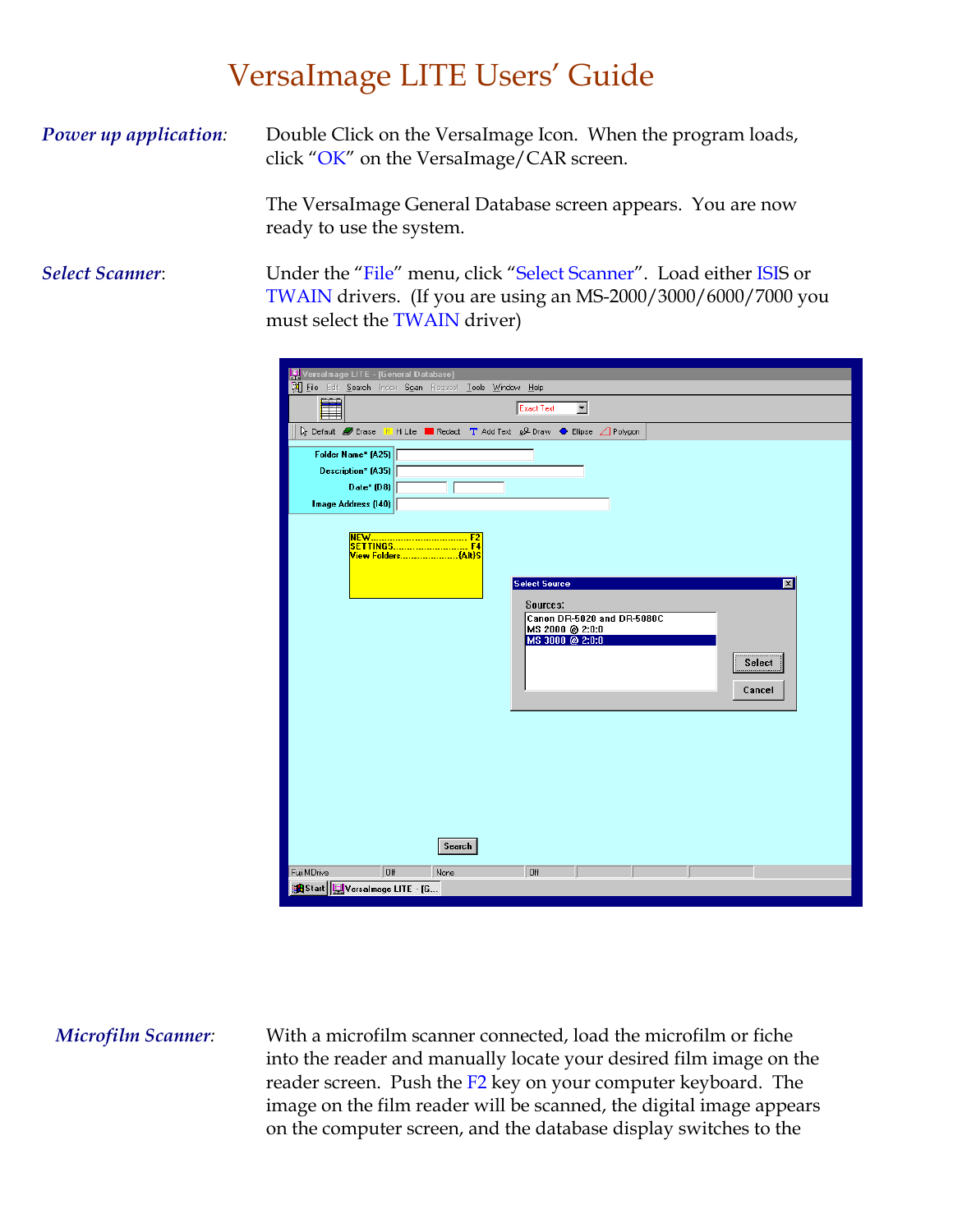|                        | "Indexing Mode". The current scan date will be entered<br>automatically into the first index data field. You may push the F8<br>key now to skip further indexing or, if you wish, to perform<br>additional indexing. With the Cursor positioned in field 2, data<br>entry of folder data (25 characters) can be made. You may enter<br>your folder name, user name or file name. Tab to the description<br>field of push the F8 key to exit the indexing mode. The description<br>field allows 35 additional alphanumeric characters. |
|------------------------|---------------------------------------------------------------------------------------------------------------------------------------------------------------------------------------------------------------------------------------------------------------------------------------------------------------------------------------------------------------------------------------------------------------------------------------------------------------------------------------------------------------------------------------|
| <b>ESC Key:</b>        | Use the ESC key to exit the F2 mode at any time.<br>Push F8 and you may search for information in the Microsoft<br>Access data fields. You are now in the Search Mode that allows the<br>use of EXACT, STARTS WITH, or TEXT CONTAINS arguments.                                                                                                                                                                                                                                                                                       |
| <b>F5 Add Images:</b>  | Move the film either manually or with the film reader's microfilm<br>controller (i.e. the "+", "-" or "Search" buttons) to the next<br>microfilm image you wish to scan. The digitized image will appear<br>in the full-page view.                                                                                                                                                                                                                                                                                                    |
| <b>Paper Scanner:</b>  | With a paper scanner connected, load a single page or multiple<br>pages into the document feeder tray. Push F2 to scan the first<br>image. Index the image as required and push $F8$ when complete.<br>Now push F5 and all remaining documents in the feeder tray are<br>scanned automatically.                                                                                                                                                                                                                                       |
| <b>F4 and F6 Keys:</b> | Re-scan the image in full-page view by first using $F4$ to re-adjust<br>the exposure settings and then F6 to re-scan. Right click on the<br>image to reduce its size to folder view. Continue with F5 to scan<br>additional film images. NOTE: You cannot re-scan an image in the<br>F2 mode. Exit the index mode with F8 first, adjust your exposure                                                                                                                                                                                 |

| Minolta MS Series Scanner Setup | $ ?  \times$                          |
|---------------------------------|---------------------------------------|
| Scan Settings:                  | $\overline{Q}$<br>ő.<br>In.           |
| Resolution (DPI)                | < <rew<br><math>\circ</math></rew<br> |
| 300<br>▼                        | Step>                                 |
| Paper Size                      |                                       |
| Custom(Landscape)<br>▼          | <step< td=""></step<>                 |
|                                 | $\overline{5}$                        |
| Image Adjustment                | S.                                    |
| Original is Photo<br>⊽          | Status                                |
| Automatic Deskew                |                                       |
|                                 |                                       |
| Film Type                       |                                       |
| Negative<br>▼                   | <b>Brightness and Contrast</b>        |
| Halftone                        | <b>▽</b> Automatic Brightness         |
| None                            | <b>Brightness</b>                     |
| Automatic Mask Mode             | 15                                    |
|                                 | Contrast                              |
| Eliminate                       | 7                                     |
| Preview<br><b>OK</b>            | Cancel<br>About<br>Help               |

*with F4 and then re-scan the image using F8.*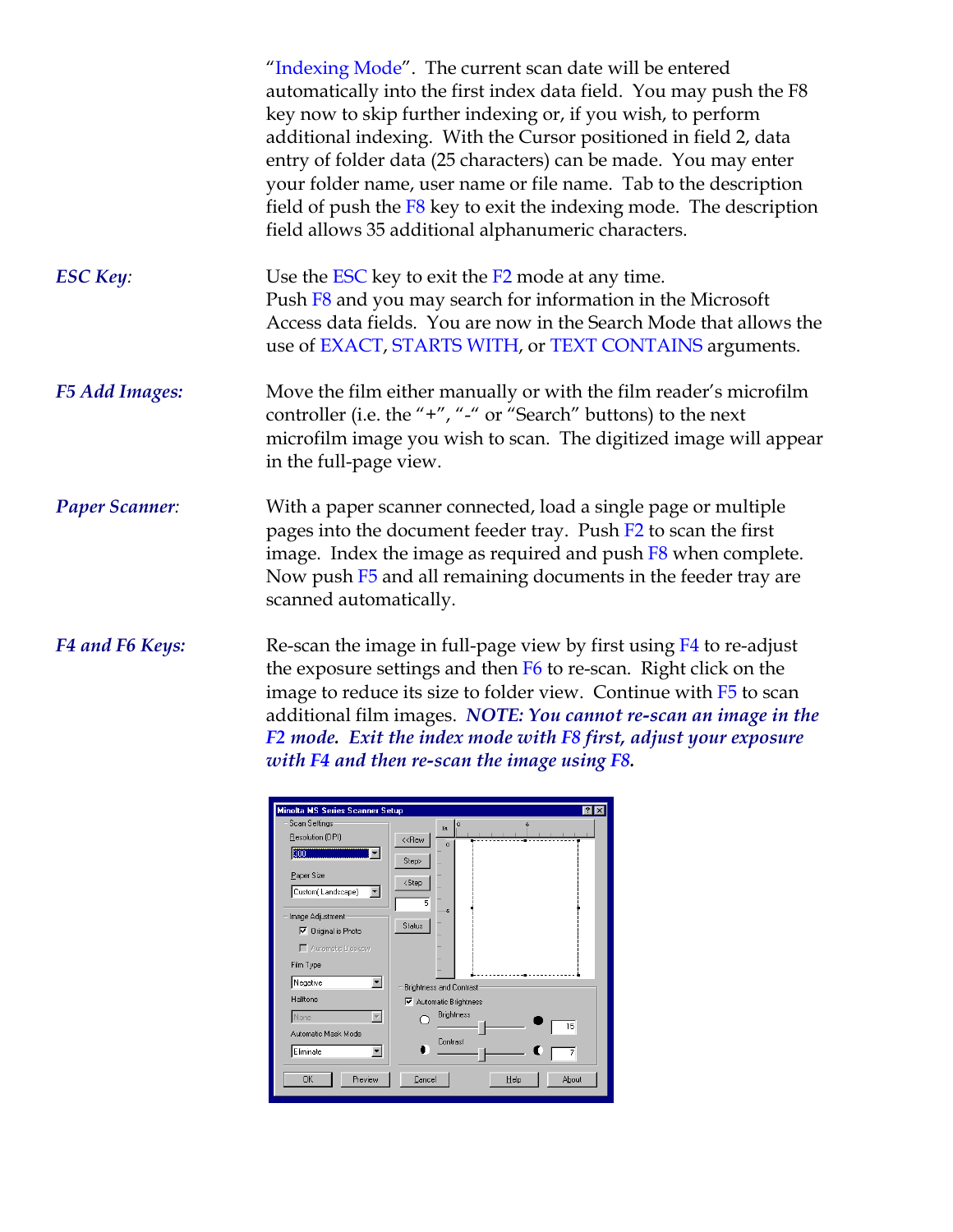| <b>Insert an Image:</b>    | If you wish to insert an image in front of an already scanned<br>document use the right mouse button to click on the image in the<br>folder view. Move the film to the image you want to Insert, and<br>push the F3 button. The image will be placed before the selected or<br>highlighted image.                                                                                                                                                                                                                          |
|----------------------------|----------------------------------------------------------------------------------------------------------------------------------------------------------------------------------------------------------------------------------------------------------------------------------------------------------------------------------------------------------------------------------------------------------------------------------------------------------------------------------------------------------------------------|
| <b>Full Image Display:</b> | Double left click on the image or click the "Fit Sides" icon in the<br>upper right corner of the screen. Right mouse click on the scanned<br>image to reduce the image to folder view again.                                                                                                                                                                                                                                                                                                                               |
| <b>Search Functions:</b>   | To search for a folder, select your search criteria in the pull-down<br>menu window at the top of the screen. Select the red EXACT,<br>STARTS WITH, or CONTAINS text box. Search the Folder Name<br>and Description fields by entering full or partial data into the data<br>fields. Click on the Search button on the bottom of the screen.<br>Searches in the Date field may include a date Range. Enter the start<br>date in the first (left) box and the end date in the second (right) box<br>next to the Date field. |
|                            | NOTE: When many images are located in a folder and you wish to<br>selectively highlight them in thumbnail view, start working from<br>the last image in the folder forward to the first image.                                                                                                                                                                                                                                                                                                                             |
| <b>Sort Index fields:</b>  | Click on "Sort Sequence" under File/Preferences. Three fields may<br>be sorted in Ascending or Descending sequence. You must Exit the<br>application and re-enter to see the changes.                                                                                                                                                                                                                                                                                                                                      |
| <b>Image Correction:</b>   | Turn Image Correction on under Scan/Use Image Correction. If<br>the ScanFix option is installed you may select between two image<br>correction options in File/Preferences/Image Correction Setup.<br>The Image Correction parameters may be set under Tools/Image<br>Correction. Select the Correction options for a single page, or all<br>pages in a folder.                                                                                                                                                            |
|                            | NOTE: DO NOT select "ALL" as one of the Image Correction<br>Features. The system will not respond. It is recommended to use<br>only: Deskew, Clean Borders, Clean Noise, and Crop if required.                                                                                                                                                                                                                                                                                                                             |
| <b>Image Editing:</b>      | Standard image editing options are: Default (returns cursor<br>function to normal), Erase, Hi-light, Redact, Add Text, Draw,<br>Ellipse, Polygon. These functions are implemented by clicking on<br>the specific icon and then one must click and actuate the function<br>within a given image. (i.e. left click and drag for redaction or hi-<br>light, left click and type for add text etc)                                                                                                                             |
| <b>Image Editing II</b>    | There are 5 specific icons that appear above an image when the<br>image is in full-page view. They are: NOTE (an extended<br>annotation function that allows text size and font selection), MASK                                                                                                                                                                                                                                                                                                                           |